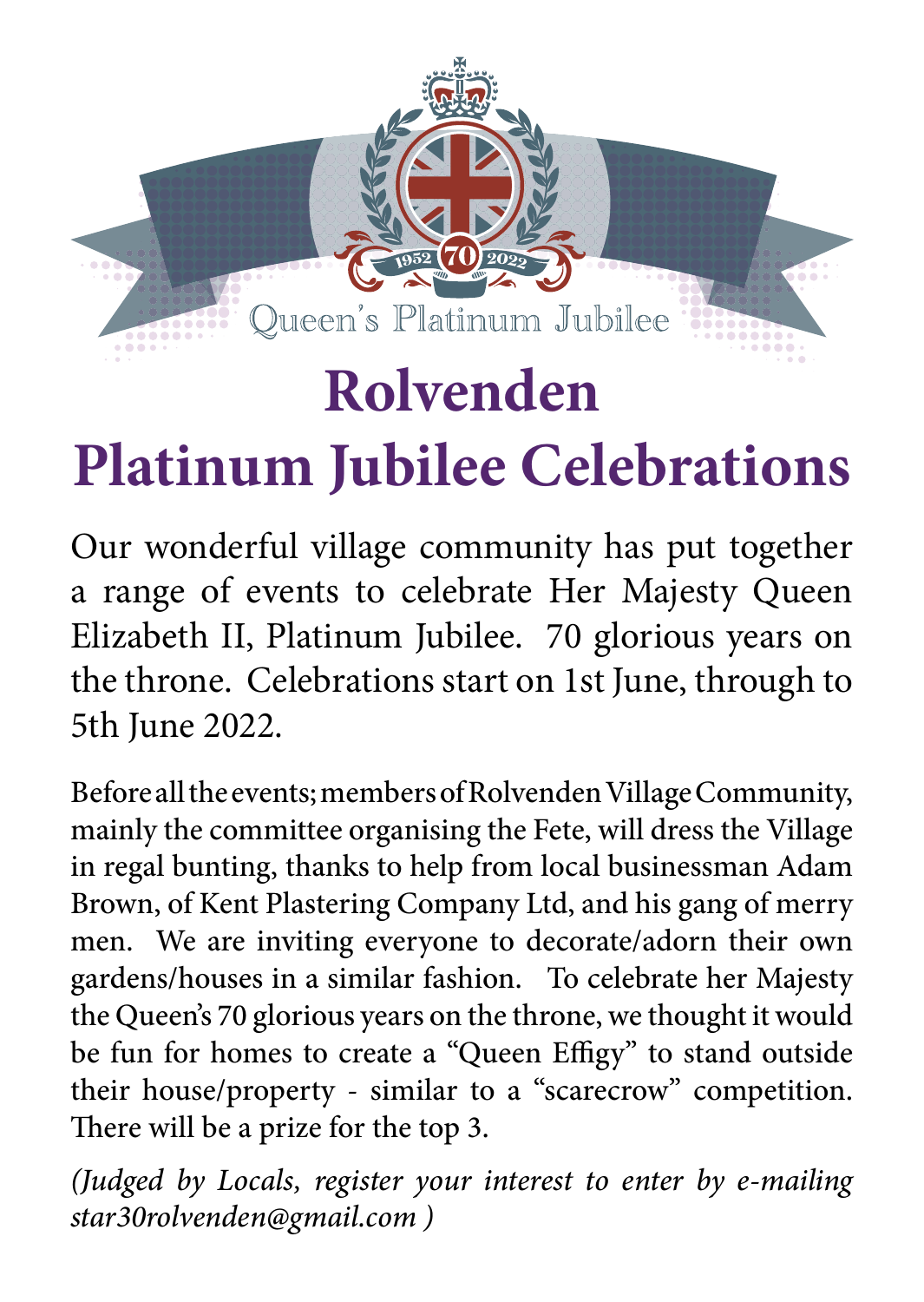

# **Events**

# **Wednesday 1st June**

# **Concert at St. Mary's Church, Rolvenden.**

## **7.30pm**

St. Mary's will host a concert from The Wealden Consort, undoubtably the finest classical choir in the district, joined by Dr. Michael Robertson, the acclaimed organist and Choirmaster from St. Dunstan's in Cranbrook.

Refreshments at the interval. With a retiring collection.

**Admission is Free. Doors open at 6.45pm, concert starting at 7.30pm.** 

The event is expected to be well attended so parishioners are advised to arrive in good time.

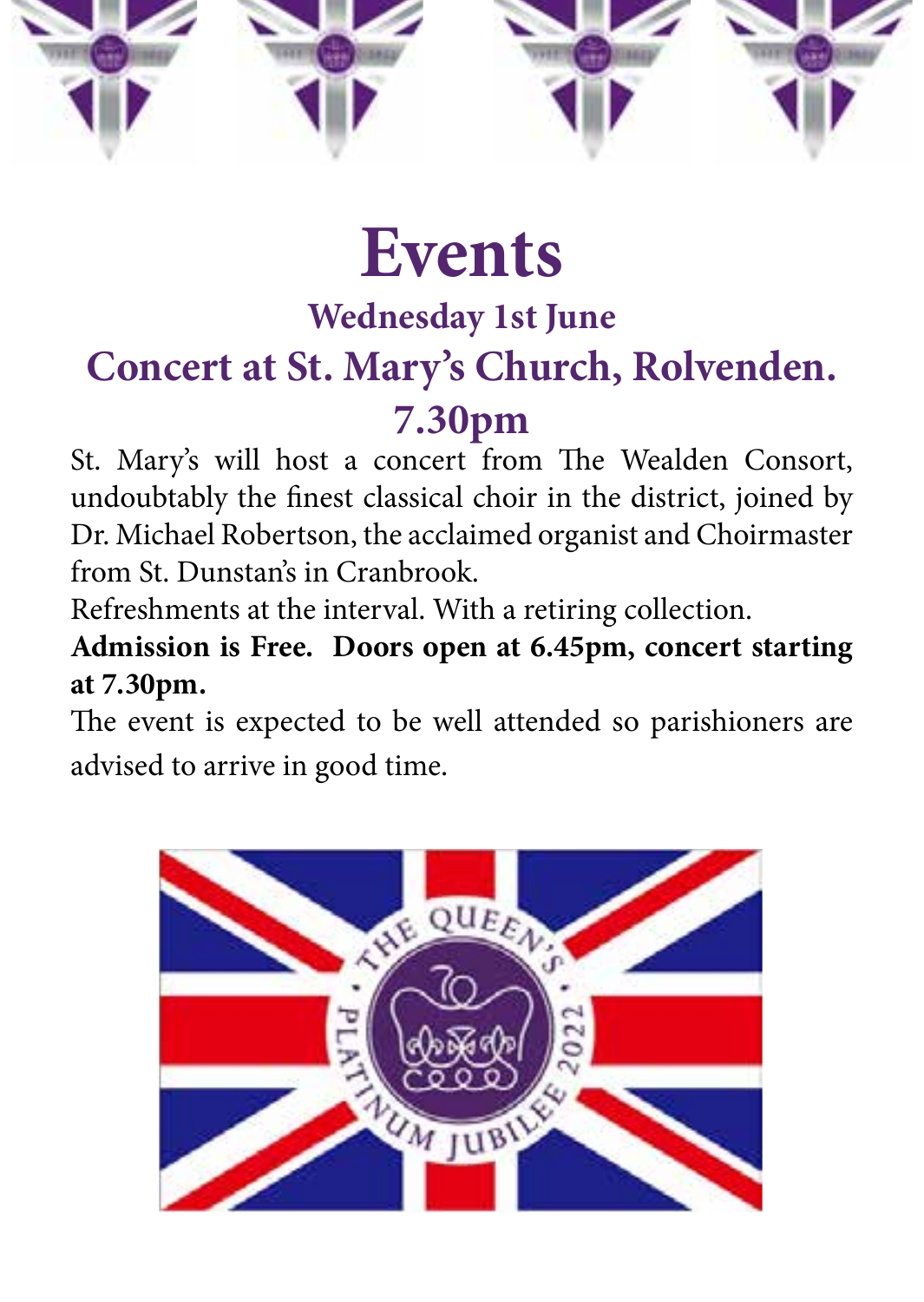## **Thursday 2nd June Hole Park event, Beacon and Fireworks. At Windmill Park, Benenden Road, Rolvenden. 6.30pm. No dogs.**

The Barham family invite the community of Rolvenden for the lighting of the Beacon and fireworks from 18.30 hours. In the presence of Lord Lieutenant of Kent, The Lady Colgrain. The bonfire will be lit at 21.30 hours with the fireworks to follow. Cranbrook Town Band will be playing. Food and drink will be available. There will be a Public Bar provided by The Star Rolvenden, and a Snack Stall by My Village Stores. Local butcher Park Farm providing burgers, and hot-dogs. There will also be Pizzas, and there will be an ice cream van.

There is vehicle access at West Cross, but we are encouraging people/guests to walk there. For those with mobility issues, Hole Park is putting on a shuttle bus, picking up outside St. Mary's church, and The Star Rolvenden.

#### **Admission is Free to the Rolvenden Community, but you must have a Ticket.**

To register your attendance in advance, tickets can be booked via the Hole Park Website. If this isn't accessible to you then please visit The Star Rolvenden or My Village Stores.

#### **Friday 3rd June**

### **Monypenny Garden Party. 12.30pm**

Monypenny are hosting a **"Glorious Garden Party"**, in their grounds, with a barbeque and live music for just £5.00, and welcome the Rolvenden Community to join them.

**Admission £5.00. Tickets available from Monypenny.**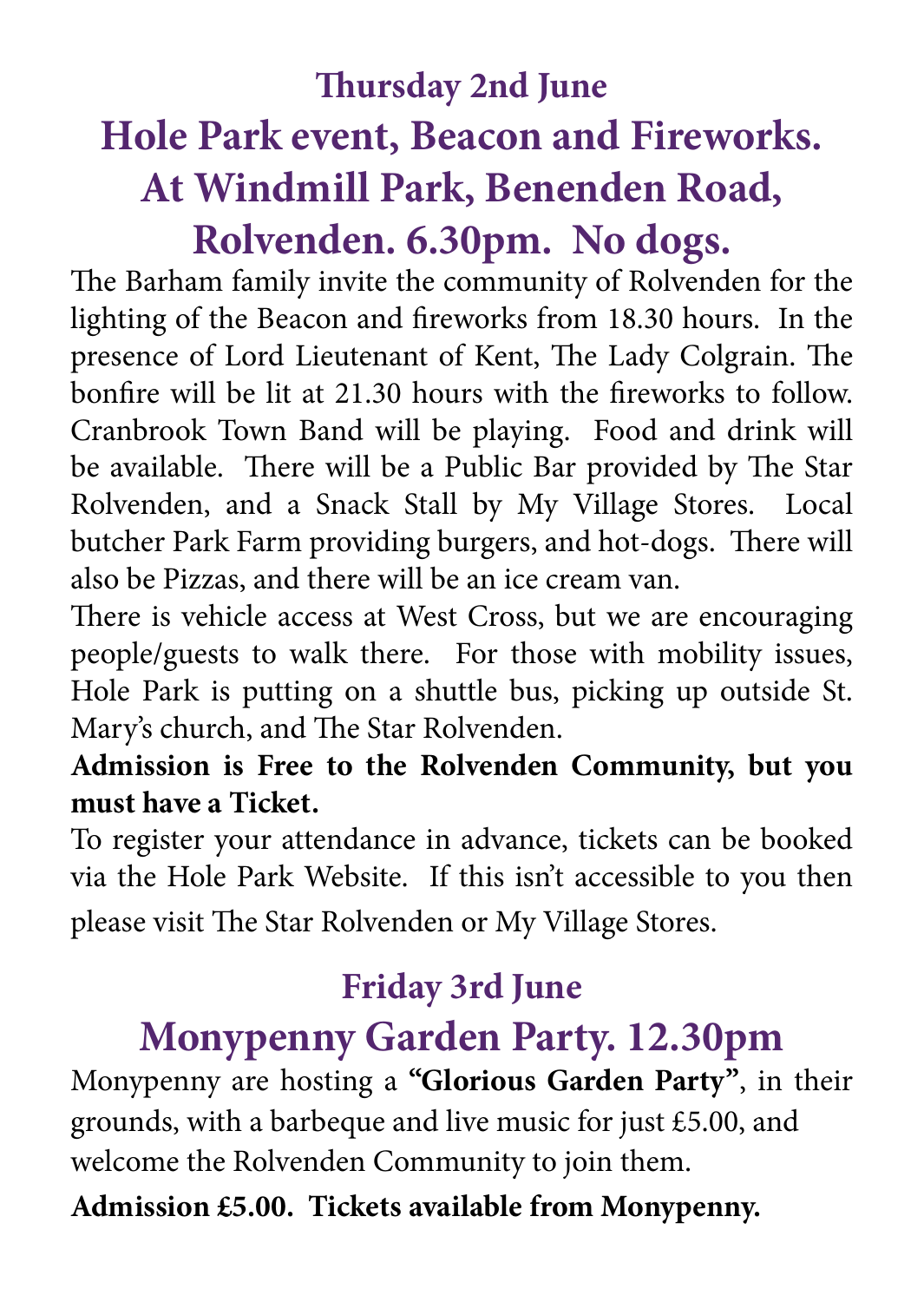

## **Sunday 5th June Rolvenden Jubilee Fete. St. Mary's Green and Rolvenden Village Hall. 12.00 to 6.00pm.**

#### **Rolvenden Village Community presents a day full of fun for all the family.**

#### **Admission is Free.**

Please feel free to bring along a picnic and enjoy the afternoon with us.

A procession of floats, (representing local businesses and community clubs), led by **"The Queen of Rolvenden"** in her Rolls Royce, will leave from the Ewe and Lamb at 11.30am and parade through the village, alighting at St. Mary's Green.

This promises to be a day to remember. Live Music, DJ & Entertainment, BBQ, Craft & Artisan Stalls, Prize Raffle, Tombola, Photo Booth, Public Bar, Magic Man, Build Your Own Castle, Tin-Can Alley, Decorate Your Own Cup Cake, Ice Cream Van and much much more, including a celebratory Giant Union Jack Cake.

There will be a **Children's Street Party** in the car park of Rolvenden Village Hall, and a **Teddy Bear's picnic** inside for pre-school age group. Please complete the reply slip(s), if you would like your little ones to attend. We need this for a guide of numbers for the catering, as well as food allergy requirements, thank you.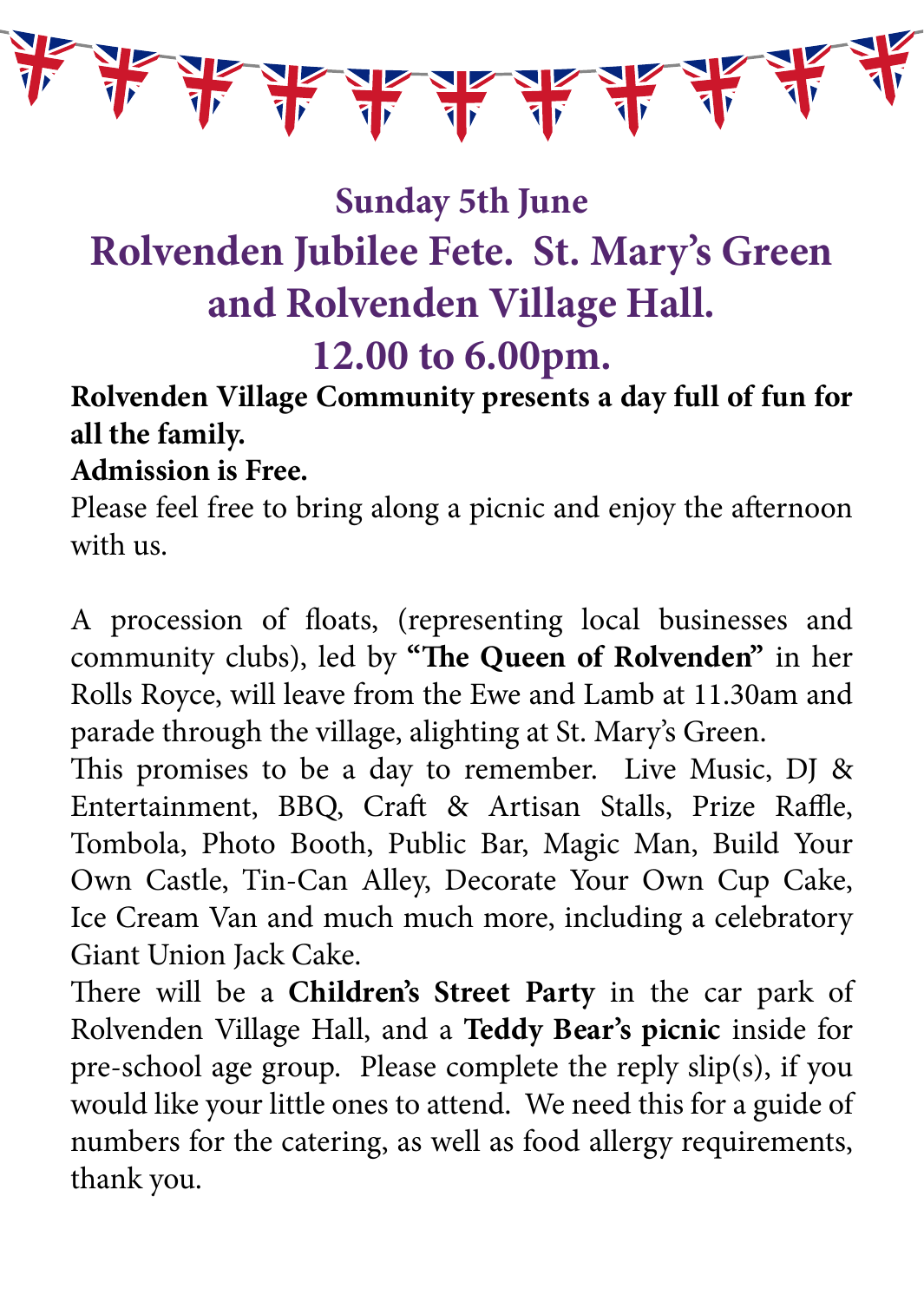

"There will be a **Fun Family Dog Show** as part of Rolvenden Jubilee Fete. On Rolvenden Primary School Field. Starts at 1 pm. A relaxed, fun dog show for all of the family. Classes will be announced on Facebook under the event "Rolvenden Jubilee Fun Family Dog Show" with classes such as "Waggiest Tail" To enter please contact 07521743094 or enter on the day"

## **Sunday 5th June Star Rolvenden 6.30pm.**

"Chill-Ur-Beans", The After Party.

Kick back and join us at the Pub for a Disco celebration of our wonderful village community events. Showing our appreciation for everyone's hard work. **Thank you.**

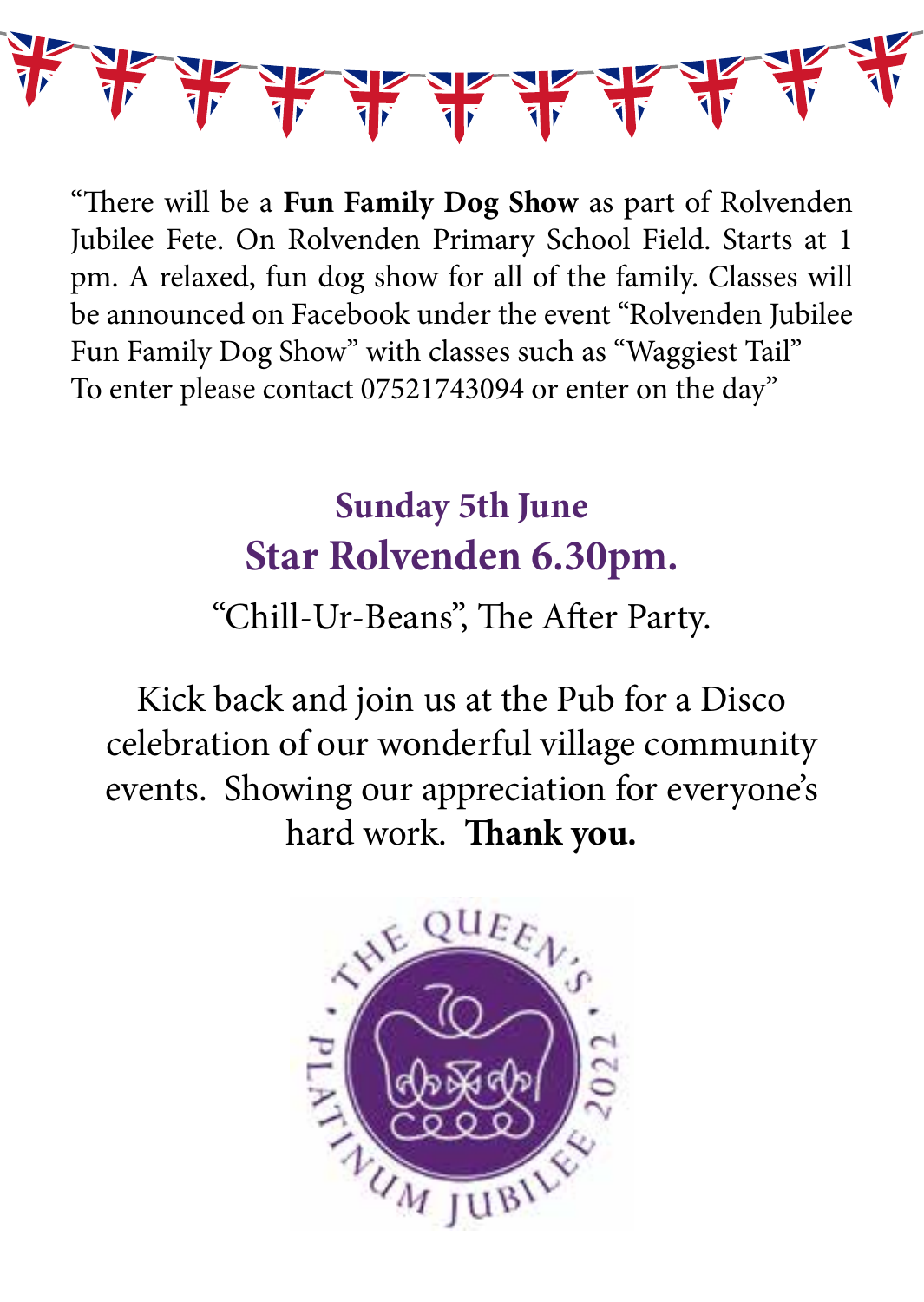**Rolvenden surpassed itself at the last Jubilee, so let's make this bigger and better! Please come and join us. Celebrate Platinum Jubilee of Her Majesty Queen Elizabeth II, 70 glorious years'.**

This is a fundraising event, to support local good causes and we hope to raise lots of money.

Please donate any of your unwanted gifts for the Grand Tombola. Deliver to The Star Rolvenden.

If you are a local business that would like to donate a raffle prize; e.g., free service you provide, meal voucher, hair-cut, product you produce, etc, please contact star30rolvenden@gmail.com, thank you.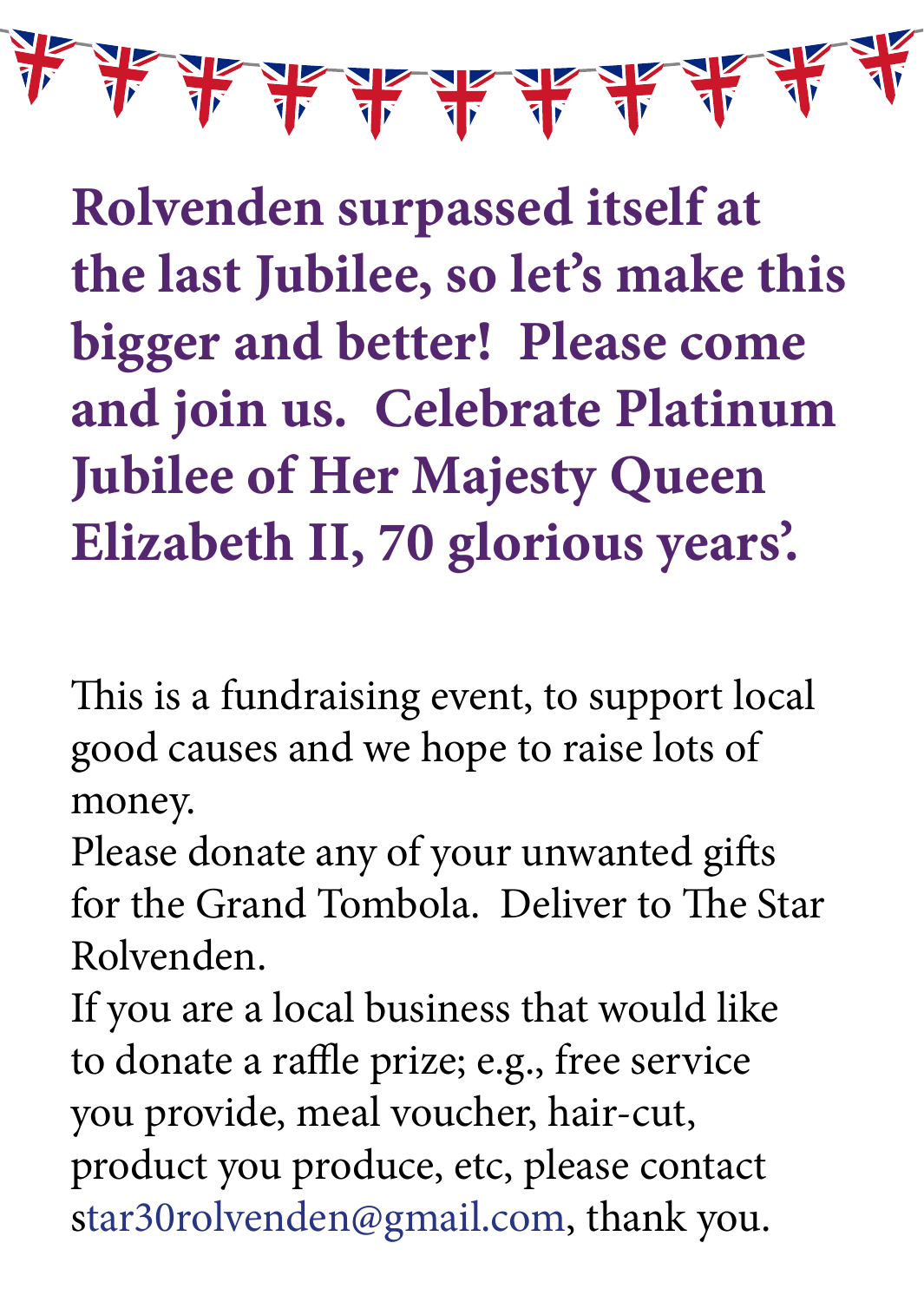| 1.00pm The Village Hall Car Park<br>All Children Welcome. | V                        |                                                                                                                                                                                                                                                              | Special Dietary Requirements<br>especially food allergies |  |  | Contact Telephone number and e mail address: |  |
|-----------------------------------------------------------|--------------------------|--------------------------------------------------------------------------------------------------------------------------------------------------------------------------------------------------------------------------------------------------------------|-----------------------------------------------------------|--|--|----------------------------------------------|--|
| třo                                                       | Children's Street Party. | We need this as a guide for the catering as well as food allergy requirements, thank you.<br>Please complete the reply slip below with who you would like<br>To attend & return to The Star by 28th May 2022<br>All children must be accompanied by an adult | Names of Children attending                               |  |  | Parent/Guardian name:                        |  |

✂